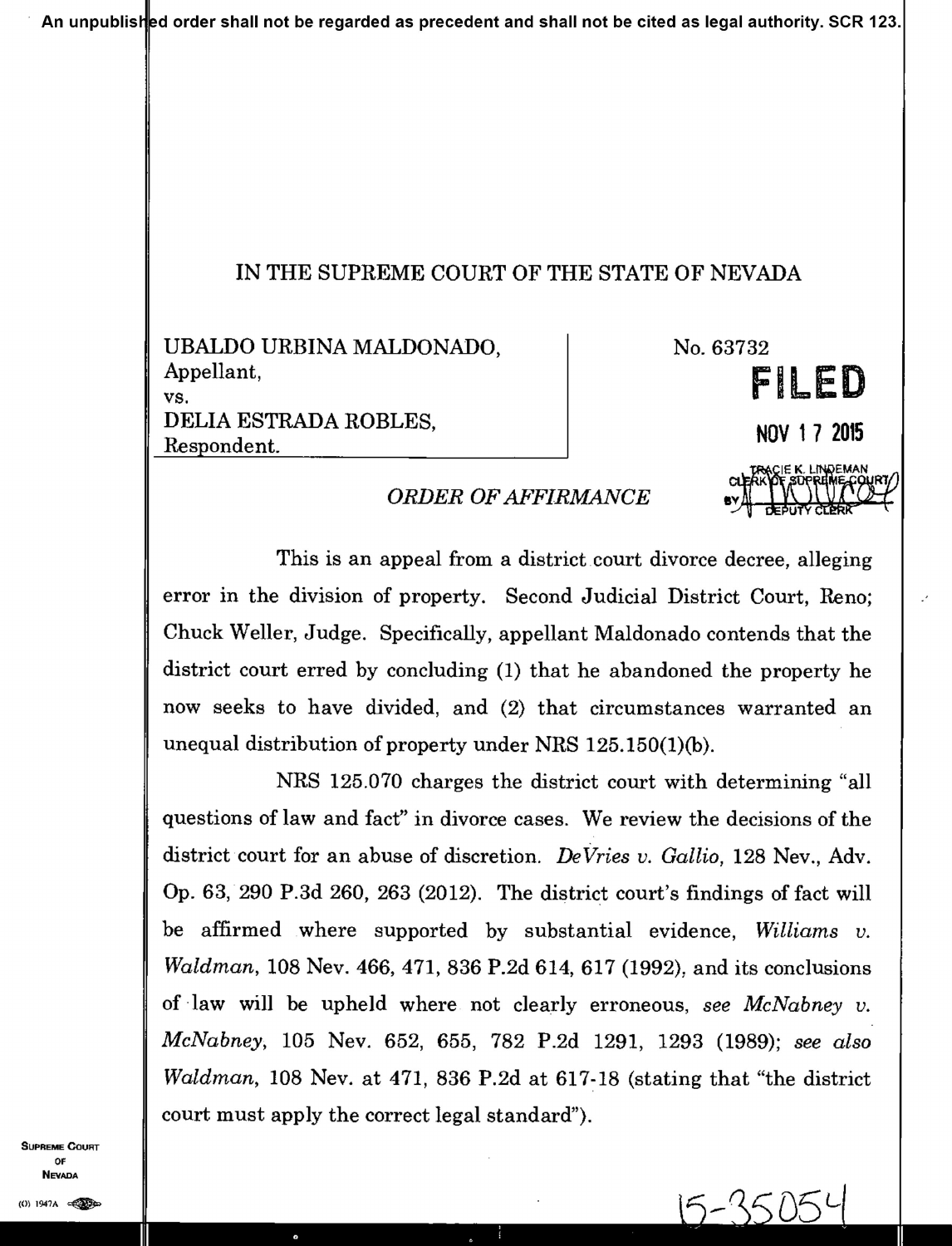Maldonado first alleges that the district court improperly concluded that he abandoned any claim to four vehicles—an Oldsmobile Bravada, a Chevrolet Astrovan, a Ford Ranger, and a Chevrolet S-10 clothing and jewelry he valued at \$3,000 to \$4,000, a paycheck on his person at the time of his arrest, and \$10,000 in cash. To support its conclusion of abandonment, the district court found the following: the parties were married in 2002; and in 2006, Maldonado was convicted of sexual assault of a child and lewdness with a child under age of fourteen years. When the molestation was revealed, the parties ceased all communication. In particular, Maldonado did not attempt to contact Robles about his possessions at any time, did not ask her or anyone else to preserve his belongings, and made no other provision for them. He first attempted to claim the property six years later, in his answer to the complaint for divorce. The record reflects that the foregoing facts are undisputed. Substantial evidence thus supports the district court's findings.

The Uniform Unclaimed Property Act does not apply to personal property such as vehicles, clothing, and jewelry. NRS 120A.113; NRS 120A.510. Therefore, common law governs the question of whether he abandoned those possessions. "Whether a person has abandoned his property is a question of intent, which we infer from words, acts, and other objective facts." *State v. Taylor,* 114 Nev. 1071, 1078, 968 P.2d 315, 320 (1998). A court may infer intent to abandon "by conduct clearly inconsistent with any intention to retain and continue the use or ownership of the property." 1 Am. Jur. 2d *Abandoned, Lost and Unclaimed Property §* 58 (2005).

SUPREME COURT OF  $\blacksquare$ **NEVADA**<br>(0) 1947A ester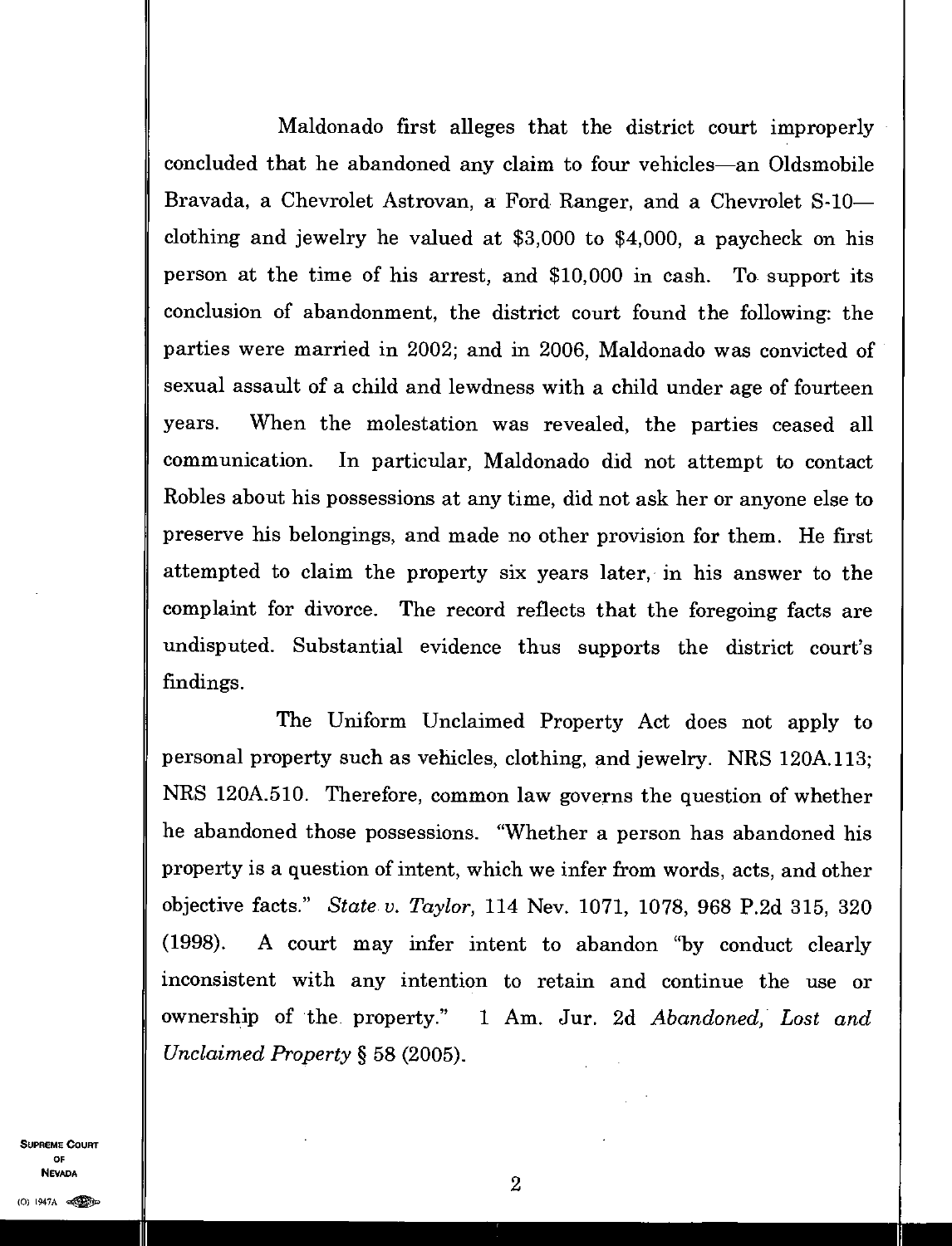Lapse of time, together "with the failure to conduct sufficient efforts to recover the property," may imply an intent to abandon. *Id. §* 59. Whether an owner has failed to claim his property within a reasonable time is ordinarily a question for the trier of fact. *Id. §* 55. Because the record reflects that Maldonado never attempted to recover and in fact never inquired about his vehicles, clothing, and jewelry for over six years, until the divorce complaint was filed, we conclude that the district court did not abuse its discretion by finding them abandoned.

The authority cited by Maldonado, *Hawkins v. Mahoney,* 990 P.2d 776 (Mont. 1999), is factually and legally inapposite. In that case, Hawkins escaped prison and his personal property was packed in boxes, labeled with his name, and placed in the prison storage room. *Id.* at 777- 78. He was apprehended two days later, and within the next month he requested several times that his property be returned. *Id.* Subsequent to his requests, prison officials allowed Hawkins to retrieve legal papers from the boxes but refused him the rest of his personal property, which was then destroyed or sold. *Id.* at 778. The court held that under those facts, Hawkins had rebutted a presumption that he intended to abandon his property. *Id.* at 780. The dissent noted that "the notion of a 'rebuttable presumption" was a significant change to Montana law on abandonment. *Id.* at 781. Nevada has not recognized such a rebuttable presumption, nor do *Hawkins's* vastly distinct facts suggest a similar result in this case.

The Uniform Unclaimed Property Act would apply to the payroll check Maldonado claims was given to Robles by the jail, as well as the \$10,000 in cash he alleges he left behind when arrested. NRS 120A.113(1). However, the district court found that Robles discarded the

SUPREME COURT OF NEVADA  $3$  $N$ evada<br>(0) 1947a egos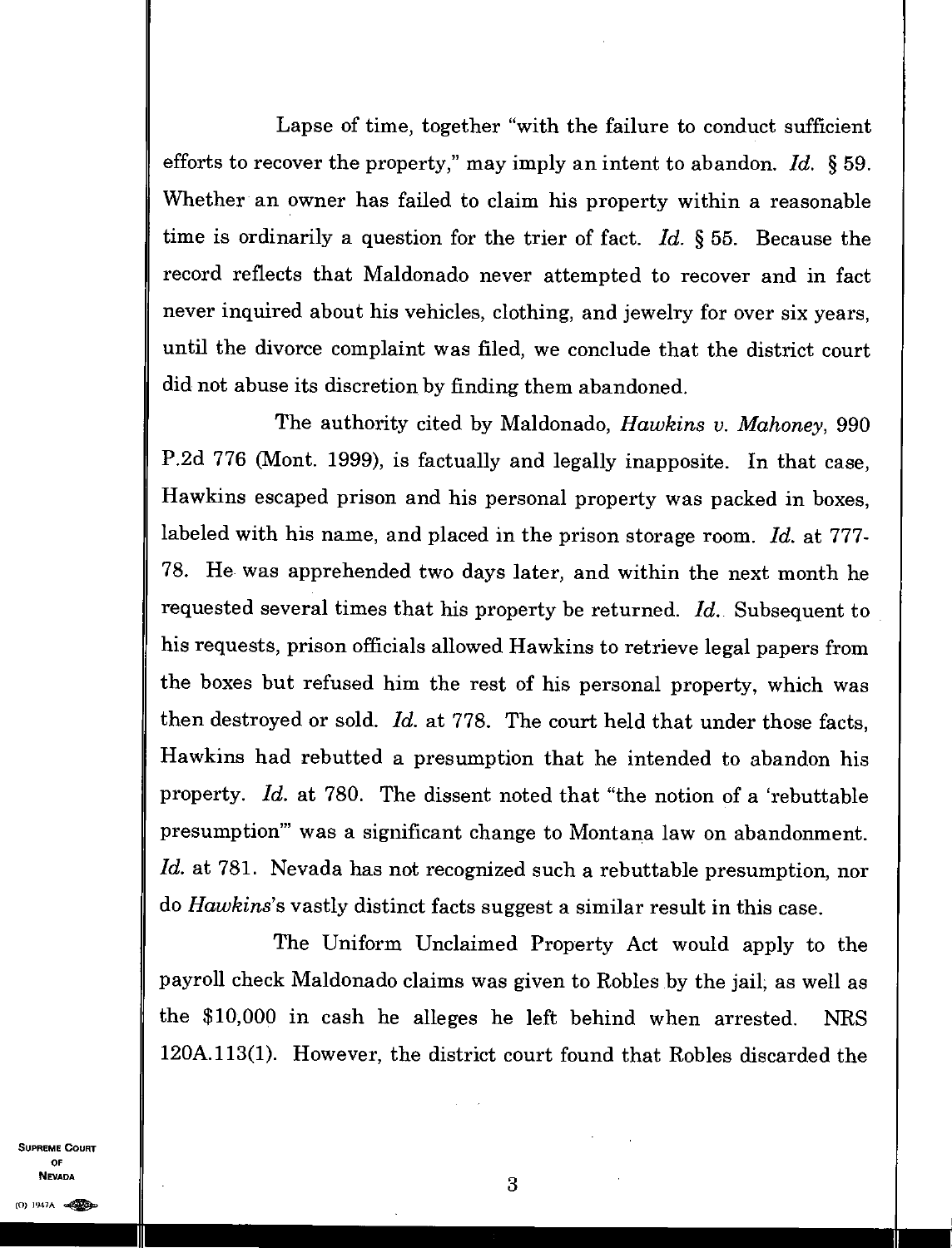check as trash with Maldonado's other belongings, and that the cash did not exist. In particular, the court found:

After Maldonado's arrest, Robles and her children vacated the apartment the parties had shared. When she moved, Robles placed all of Maldonado's possessions in a storage unit. The items she stored included a plastic bag containing his clothing and items on his person at the time of his arrest, which were given to her by the jail. According to Maldonado, the bag also contained his final payroll check.

Robles paid to store Maldonado's possessions for five to six months, then offered them to his family members, who declined and told her to burn the property. Because she no longer wanted to pay storage fees, she threw Maldonado's items away, receiving no compensation for them. At this time, she disposed of the plastic bag she received from the jail without opening it or handling or cashing a check. Maldonado presented conflicting testimony about the source of the cash, alleging both that he had saved it from earnings and that it was given to him by a friend. Robles denied that the cash existed.

The district court found Robles's testimony credible regarding these facts. "[J]udging the credibility of the witnesses and the weight to be given to their testimony are matters within the discretion of the district court." *Williams v. Williams,* 120 Nev. 559, 566, 97 P.3d 1124, 1129 (2004) (stating that where testimony was conflicting, district court was free to reject testimony of one party). The record supports the district court's findings and does not reflect an abuse of the court's discretion.'

SUPREME COURT OF NEVADA

<sup>&#</sup>x27;Maldonado attached to his appeal statement a copy of a canceled check he claims is the payroll check at issue. However, he did not present the check or any evidence relating to its endorsement in the district court. *continued on next page...*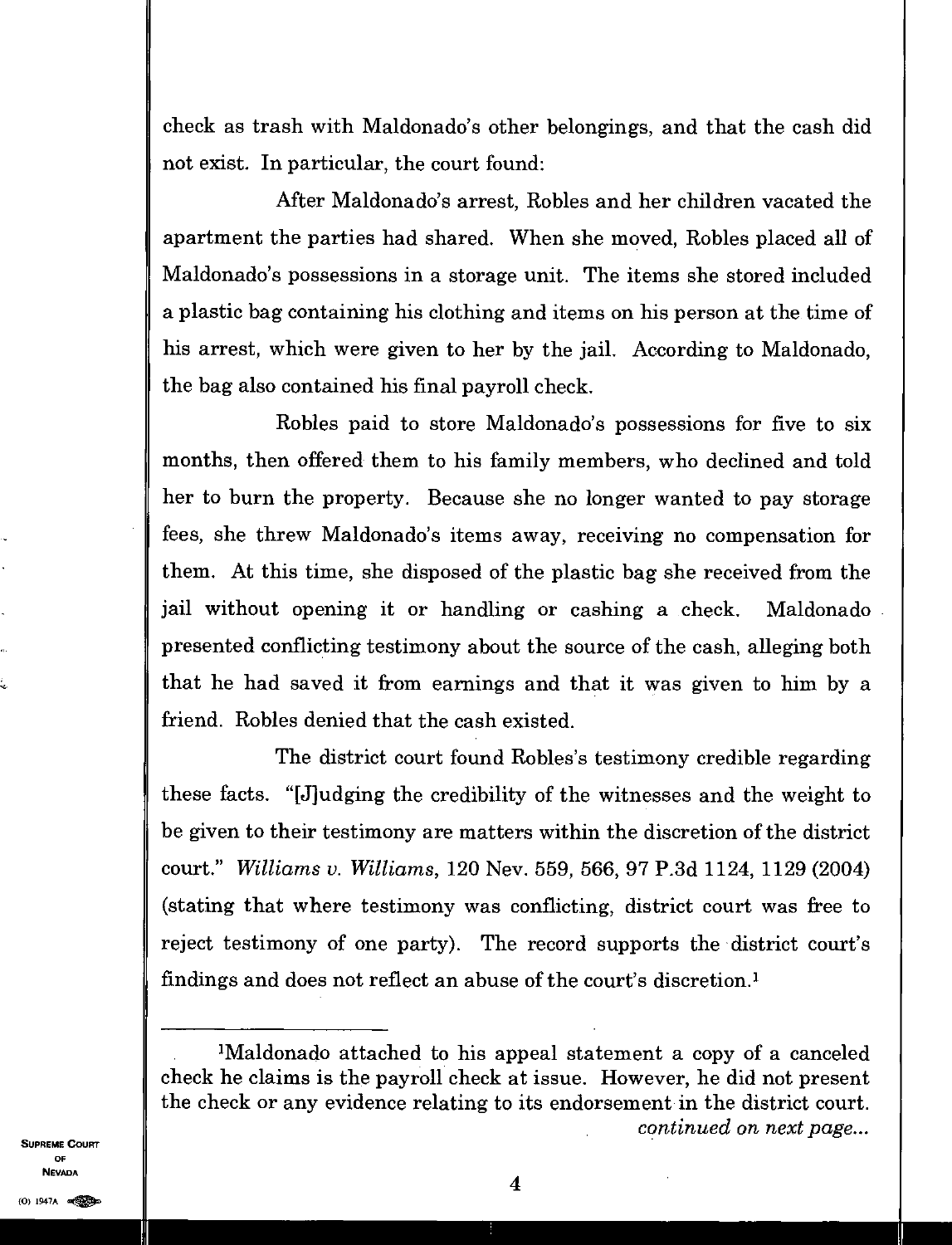Maldonado next argues that the district court erred by failing to award him an equal distribution of the parties' community property to the extent his share exceeds \$2,000, the amount of restitution ordered by the criminal court, which he admits has not been paid.

In Nevada, a court adjudicating a divorce shall make an equal distribution of community property, "except that the court may make an unequal disposition of the community property in such proportions as it deems just if the court finds a compelling reason to do so and sets forth in writing" its reasons. NRS 125.150(1)(b). We have held that marital misconduct having an adverse economic impact on the other party is one such "compelling reason" to deviate from the equal distribution standard. *Wheeler v. Upton-Wheeler,* 113 Nev. 1185, 1189-90, 946 P.2d 200, 203 (1997).

In this case, the district court concluded that Maldonado's misconduct had a continuing economic impact on Robles due to the need for past and future counseling to address trauma resulting from his sexual crimes against her daughters. The record further reflects that she incurred lost wages and expense when she was requested to appear at Maldonado's numerous criminal proceedings, that the trauma resulted in medical bills for a hospitalization and medications, and that she was required to move because the molestation had occurred in their residence.

## *...continued*

SUPREME COURT OF NEVADA

Therefore, it may not be considered on appeal. *Hooper v. State,* 95 Nev. 924, 926, 604 P.2d 115, 116 (1979) ("Matters outside the record on appeal may not be considered by an appellate court"); *see* NRAP 10(a) ("The trial court record consists of the papers and exhibits filed in the district court.").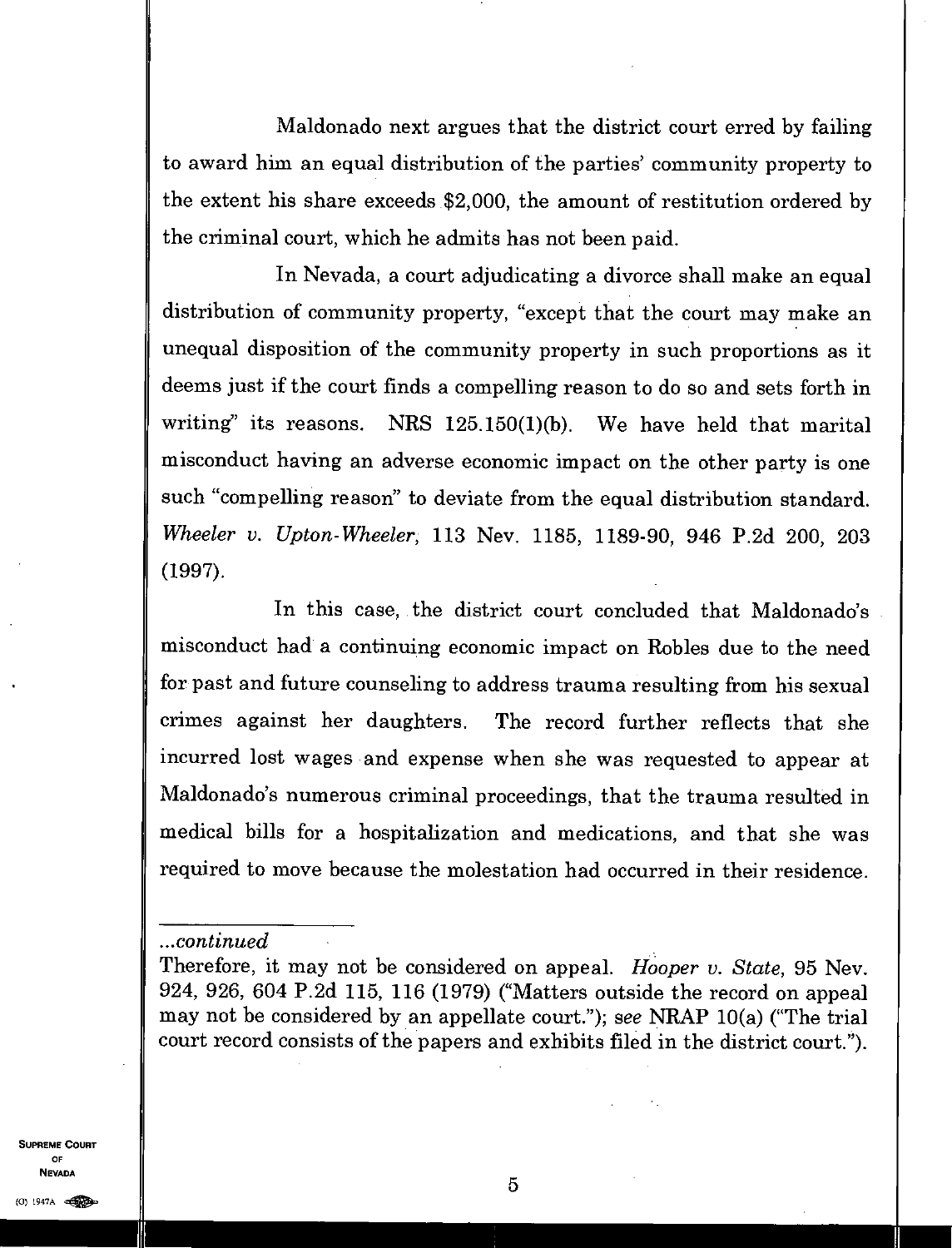Based on the record evidence and *Wheeler,* we conclude that the district court did not abuse its discretion by finding a compelling reason to make an unequal distribution of property.

The district court's decision is not invalidated by the criminal court's prior order of restitution to the victims. In *Major v. State,* 130 Nev., Adv. Op. 70, 333 P.3d 235, 238 (2014), we held that an overlap may exist between a family court's authority to impose an obligation and a criminal court's authority to order restitution, even where arising from the same occurrence, where one award is offset by the amount of the other. The district court's order in this case does not run counter to *Major*  because there were no community assets to be distributed, thus the court's "unequal" distribution of nothing was nothing. The court's findings of fact regarding assets are as follows:

The Oldsmobile Bravada was purchased prior to the marriage and titled to Robles alone, thus it was separate property. Robles did not possess the Chevrolet Astrovan or Ford Ranger, which were titled in Maldonado's name. When she moved from the apartment they shared, following his arrest, the vehicles were in the apartment's parking lot, and she does not know what happened to them thereafter. She received no compensation for Maldonado's clothing and other personal property items, which were rejected by his family and then discarded.

The district court further found that Robles had no housecleaning business or any savings from housecleaning, thus there was no business or income to be divided. Robles testified that she bought and paid for the Chevrolet S-10 truck after Maldonado's arrest, and it was titled in her name alone, thus he was not entitled to any of its value.

SUPREME COURT OF NEVADA

6